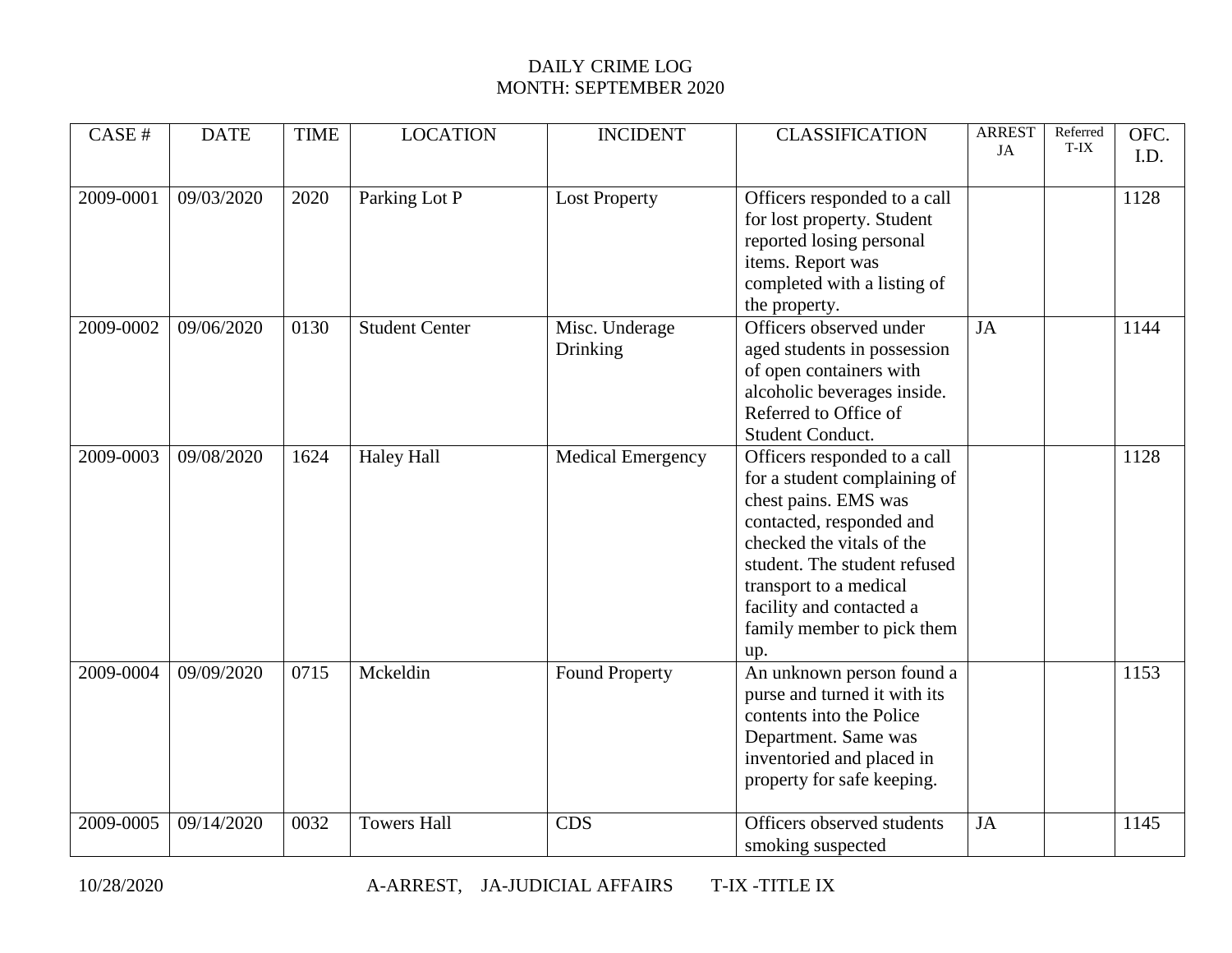| marijuana. Same was<br>confiscated and after<br>identification, students were<br>directed to leave the area.<br>There was not enough<br>suspected marijuana to be<br>tested. Referred to the<br>Office of Student Conduct.<br>2009-0006<br>09/14/2020<br>1354<br><b>School Disturb</b><br>1143<br><b>Student Center</b><br>Officers were dispatched for<br>a student being disorderly.<br>Operations<br>Upon arrival, the student<br>advised they were waiting<br>for a ride from campus and<br>left the building without<br>incident.<br>Malicious Destruction<br>2009-0007<br>09/15/2020<br>1730<br><b>MLK</b><br>Officers while on patrol<br>1153<br>observed drawings on the<br>of Property<br>exterior walls and pillars of<br>the building. Investigation is<br>being conducted.<br>Towers Hall<br>$\overline{CDS}$<br>Officers observed a student<br>2009-0008<br>09/16/2020<br>1225<br>JA<br>1155<br>smoking suspected<br>marijuana. Same was<br>confiscated and after<br>identification, students were<br>directed to leave the area.<br>There was not enough<br>suspected marijuana to be<br>tested. Referred to the<br>Office of Student Conduct.<br>Misc. Incident<br>2009-0009<br>09/17/2020<br>1710<br>MLK(exterior of<br>While conducting premise<br>1153<br>checks officers detected a<br>building)<br>(Marijuana Odor)<br>strong odor of marijuana<br>near a group of students. No |  |  |  |  |  |
|-----------------------------------------------------------------------------------------------------------------------------------------------------------------------------------------------------------------------------------------------------------------------------------------------------------------------------------------------------------------------------------------------------------------------------------------------------------------------------------------------------------------------------------------------------------------------------------------------------------------------------------------------------------------------------------------------------------------------------------------------------------------------------------------------------------------------------------------------------------------------------------------------------------------------------------------------------------------------------------------------------------------------------------------------------------------------------------------------------------------------------------------------------------------------------------------------------------------------------------------------------------------------------------------------------------------------------------------------------------------------------------------------------|--|--|--|--|--|
|                                                                                                                                                                                                                                                                                                                                                                                                                                                                                                                                                                                                                                                                                                                                                                                                                                                                                                                                                                                                                                                                                                                                                                                                                                                                                                                                                                                                     |  |  |  |  |  |
|                                                                                                                                                                                                                                                                                                                                                                                                                                                                                                                                                                                                                                                                                                                                                                                                                                                                                                                                                                                                                                                                                                                                                                                                                                                                                                                                                                                                     |  |  |  |  |  |
|                                                                                                                                                                                                                                                                                                                                                                                                                                                                                                                                                                                                                                                                                                                                                                                                                                                                                                                                                                                                                                                                                                                                                                                                                                                                                                                                                                                                     |  |  |  |  |  |
|                                                                                                                                                                                                                                                                                                                                                                                                                                                                                                                                                                                                                                                                                                                                                                                                                                                                                                                                                                                                                                                                                                                                                                                                                                                                                                                                                                                                     |  |  |  |  |  |
|                                                                                                                                                                                                                                                                                                                                                                                                                                                                                                                                                                                                                                                                                                                                                                                                                                                                                                                                                                                                                                                                                                                                                                                                                                                                                                                                                                                                     |  |  |  |  |  |
|                                                                                                                                                                                                                                                                                                                                                                                                                                                                                                                                                                                                                                                                                                                                                                                                                                                                                                                                                                                                                                                                                                                                                                                                                                                                                                                                                                                                     |  |  |  |  |  |
|                                                                                                                                                                                                                                                                                                                                                                                                                                                                                                                                                                                                                                                                                                                                                                                                                                                                                                                                                                                                                                                                                                                                                                                                                                                                                                                                                                                                     |  |  |  |  |  |
|                                                                                                                                                                                                                                                                                                                                                                                                                                                                                                                                                                                                                                                                                                                                                                                                                                                                                                                                                                                                                                                                                                                                                                                                                                                                                                                                                                                                     |  |  |  |  |  |
|                                                                                                                                                                                                                                                                                                                                                                                                                                                                                                                                                                                                                                                                                                                                                                                                                                                                                                                                                                                                                                                                                                                                                                                                                                                                                                                                                                                                     |  |  |  |  |  |
|                                                                                                                                                                                                                                                                                                                                                                                                                                                                                                                                                                                                                                                                                                                                                                                                                                                                                                                                                                                                                                                                                                                                                                                                                                                                                                                                                                                                     |  |  |  |  |  |
|                                                                                                                                                                                                                                                                                                                                                                                                                                                                                                                                                                                                                                                                                                                                                                                                                                                                                                                                                                                                                                                                                                                                                                                                                                                                                                                                                                                                     |  |  |  |  |  |
|                                                                                                                                                                                                                                                                                                                                                                                                                                                                                                                                                                                                                                                                                                                                                                                                                                                                                                                                                                                                                                                                                                                                                                                                                                                                                                                                                                                                     |  |  |  |  |  |
|                                                                                                                                                                                                                                                                                                                                                                                                                                                                                                                                                                                                                                                                                                                                                                                                                                                                                                                                                                                                                                                                                                                                                                                                                                                                                                                                                                                                     |  |  |  |  |  |
|                                                                                                                                                                                                                                                                                                                                                                                                                                                                                                                                                                                                                                                                                                                                                                                                                                                                                                                                                                                                                                                                                                                                                                                                                                                                                                                                                                                                     |  |  |  |  |  |
|                                                                                                                                                                                                                                                                                                                                                                                                                                                                                                                                                                                                                                                                                                                                                                                                                                                                                                                                                                                                                                                                                                                                                                                                                                                                                                                                                                                                     |  |  |  |  |  |
|                                                                                                                                                                                                                                                                                                                                                                                                                                                                                                                                                                                                                                                                                                                                                                                                                                                                                                                                                                                                                                                                                                                                                                                                                                                                                                                                                                                                     |  |  |  |  |  |
|                                                                                                                                                                                                                                                                                                                                                                                                                                                                                                                                                                                                                                                                                                                                                                                                                                                                                                                                                                                                                                                                                                                                                                                                                                                                                                                                                                                                     |  |  |  |  |  |
|                                                                                                                                                                                                                                                                                                                                                                                                                                                                                                                                                                                                                                                                                                                                                                                                                                                                                                                                                                                                                                                                                                                                                                                                                                                                                                                                                                                                     |  |  |  |  |  |
|                                                                                                                                                                                                                                                                                                                                                                                                                                                                                                                                                                                                                                                                                                                                                                                                                                                                                                                                                                                                                                                                                                                                                                                                                                                                                                                                                                                                     |  |  |  |  |  |
|                                                                                                                                                                                                                                                                                                                                                                                                                                                                                                                                                                                                                                                                                                                                                                                                                                                                                                                                                                                                                                                                                                                                                                                                                                                                                                                                                                                                     |  |  |  |  |  |
|                                                                                                                                                                                                                                                                                                                                                                                                                                                                                                                                                                                                                                                                                                                                                                                                                                                                                                                                                                                                                                                                                                                                                                                                                                                                                                                                                                                                     |  |  |  |  |  |
|                                                                                                                                                                                                                                                                                                                                                                                                                                                                                                                                                                                                                                                                                                                                                                                                                                                                                                                                                                                                                                                                                                                                                                                                                                                                                                                                                                                                     |  |  |  |  |  |
|                                                                                                                                                                                                                                                                                                                                                                                                                                                                                                                                                                                                                                                                                                                                                                                                                                                                                                                                                                                                                                                                                                                                                                                                                                                                                                                                                                                                     |  |  |  |  |  |
|                                                                                                                                                                                                                                                                                                                                                                                                                                                                                                                                                                                                                                                                                                                                                                                                                                                                                                                                                                                                                                                                                                                                                                                                                                                                                                                                                                                                     |  |  |  |  |  |
|                                                                                                                                                                                                                                                                                                                                                                                                                                                                                                                                                                                                                                                                                                                                                                                                                                                                                                                                                                                                                                                                                                                                                                                                                                                                                                                                                                                                     |  |  |  |  |  |
|                                                                                                                                                                                                                                                                                                                                                                                                                                                                                                                                                                                                                                                                                                                                                                                                                                                                                                                                                                                                                                                                                                                                                                                                                                                                                                                                                                                                     |  |  |  |  |  |
|                                                                                                                                                                                                                                                                                                                                                                                                                                                                                                                                                                                                                                                                                                                                                                                                                                                                                                                                                                                                                                                                                                                                                                                                                                                                                                                                                                                                     |  |  |  |  |  |
|                                                                                                                                                                                                                                                                                                                                                                                                                                                                                                                                                                                                                                                                                                                                                                                                                                                                                                                                                                                                                                                                                                                                                                                                                                                                                                                                                                                                     |  |  |  |  |  |
|                                                                                                                                                                                                                                                                                                                                                                                                                                                                                                                                                                                                                                                                                                                                                                                                                                                                                                                                                                                                                                                                                                                                                                                                                                                                                                                                                                                                     |  |  |  |  |  |
|                                                                                                                                                                                                                                                                                                                                                                                                                                                                                                                                                                                                                                                                                                                                                                                                                                                                                                                                                                                                                                                                                                                                                                                                                                                                                                                                                                                                     |  |  |  |  |  |
|                                                                                                                                                                                                                                                                                                                                                                                                                                                                                                                                                                                                                                                                                                                                                                                                                                                                                                                                                                                                                                                                                                                                                                                                                                                                                                                                                                                                     |  |  |  |  |  |
|                                                                                                                                                                                                                                                                                                                                                                                                                                                                                                                                                                                                                                                                                                                                                                                                                                                                                                                                                                                                                                                                                                                                                                                                                                                                                                                                                                                                     |  |  |  |  |  |
|                                                                                                                                                                                                                                                                                                                                                                                                                                                                                                                                                                                                                                                                                                                                                                                                                                                                                                                                                                                                                                                                                                                                                                                                                                                                                                                                                                                                     |  |  |  |  |  |
|                                                                                                                                                                                                                                                                                                                                                                                                                                                                                                                                                                                                                                                                                                                                                                                                                                                                                                                                                                                                                                                                                                                                                                                                                                                                                                                                                                                                     |  |  |  |  |  |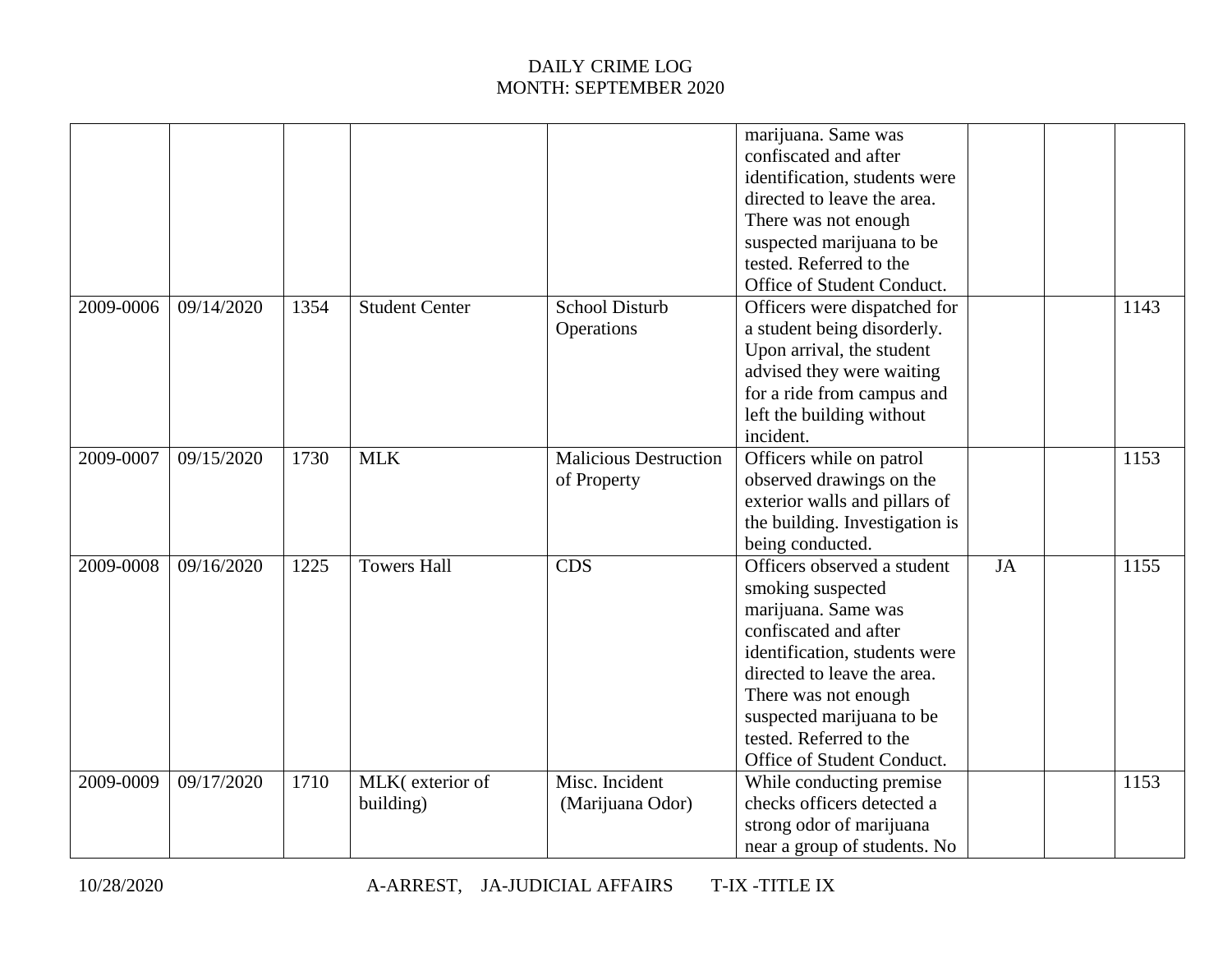|           |            |      |                    |                          | marijuana was observed.        |  |      |
|-----------|------------|------|--------------------|--------------------------|--------------------------------|--|------|
|           |            |      |                    |                          | The students were advised      |  |      |
|           |            |      |                    |                          | of the BSU Drug Policy and     |  |      |
|           |            |      |                    |                          | requested to vacate the area.  |  |      |
| 2009-0010 | 09/18/2020 | N/A  | (PCO Error)        | (PCO Error)              | Due to the PCO double          |  |      |
|           |            |      |                    |                          | clicking the enter button, the |  |      |
|           |            |      |                    |                          | system generated an extra      |  |      |
|           |            |      |                    |                          | report number. (PCO Error)     |  |      |
| 2009-0011 | 09/18/2020 | 1020 | <b>Haley Hall</b>  | CDS (Unfounded)          | RA staff alerted police to     |  | 1112 |
|           |            |      |                    |                          | suspected CDS observed         |  |      |
|           |            |      |                    |                          | while doing health and         |  |      |
|           |            |      |                    |                          | wellness inspections.          |  |      |
|           |            |      |                    |                          | Investigation revealed no      |  |      |
|           |            |      |                    |                          | CDS present.                   |  |      |
| 2009-0012 | 09/18/2020 | 1335 | Facilities         | Misc. Incident (Verbal   | Two facilities employees       |  | 1144 |
|           |            |      |                    | Dispute)                 | were having a dispute about    |  |      |
|           |            |      |                    |                          | a personal business            |  |      |
|           |            |      |                    |                          | interaction and a threat was   |  |      |
|           |            |      |                    |                          | made. The supervisors of       |  |      |
|           |            |      |                    |                          | the department were            |  |      |
|           |            |      |                    |                          | notified and the individual    |  |      |
|           |            |      |                    |                          | threatened was advised of      |  |      |
|           |            |      |                    |                          | how to obtain a protective     |  |      |
|           |            |      |                    |                          | order.                         |  |      |
| 2009-0013 | 09/18/2020 | 1857 | <b>NSC</b>         | <b>Found Property</b>    | A staff member alerted         |  | 1128 |
|           |            |      |                    |                          | police to property found on    |  |      |
|           |            |      |                    |                          | the patio of the student       |  |      |
|           |            |      |                    |                          | center. The property was       |  |      |
|           |            |      |                    |                          | taken, tested positive for     |  |      |
|           |            |      |                    |                          | marijuana and placed in the    |  |      |
|           |            |      |                    |                          | property room for              |  |      |
|           |            |      |                    |                          | destruction.                   |  |      |
| 2009-0014 | 09/20/2020 | 2307 | <b>Holmes Hall</b> | <b>Medical Emergency</b> | Officers responded to a        |  | 1155 |
|           |            |      |                    |                          | student who reported           |  |      |
|           |            |      |                    |                          |                                |  |      |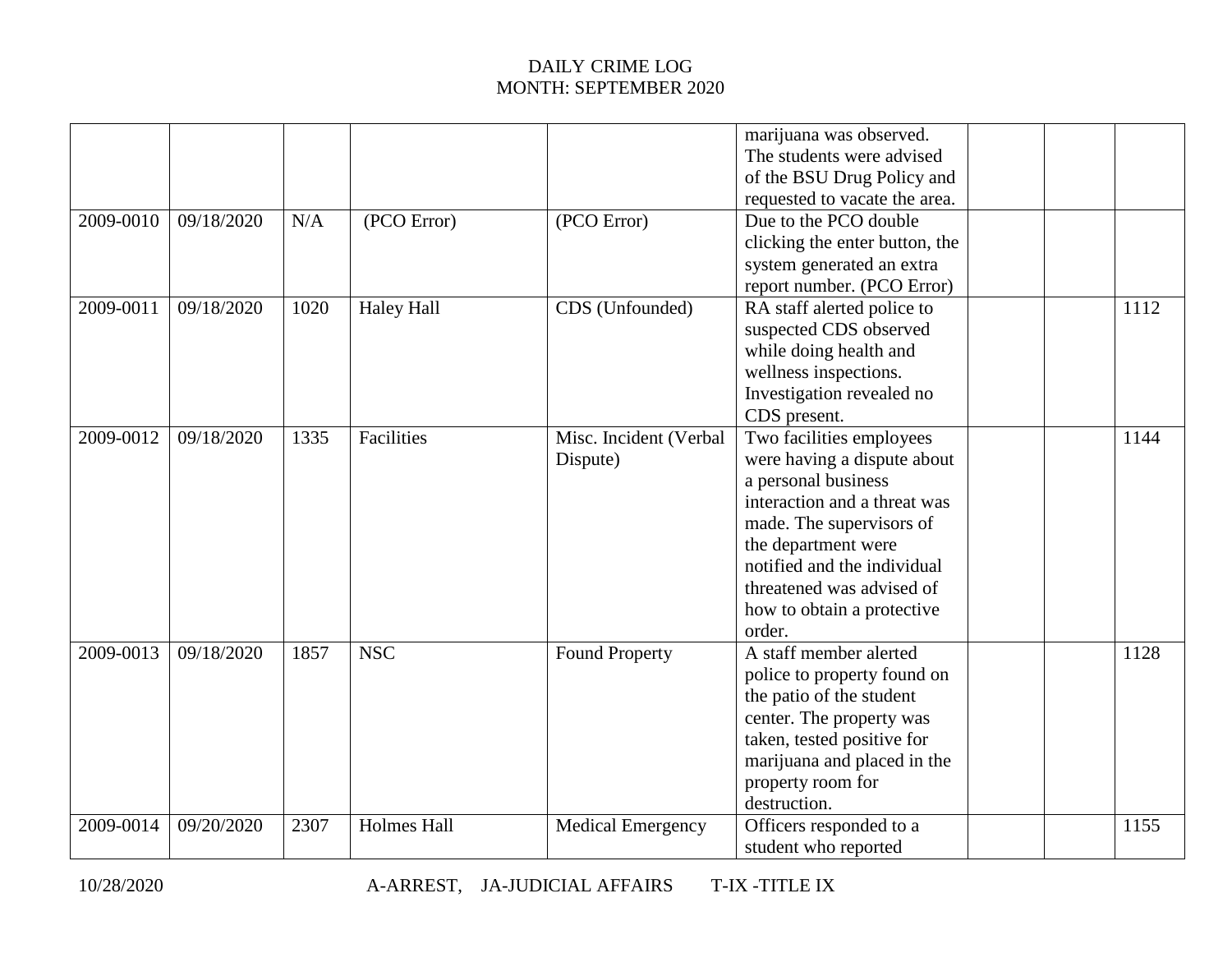|                        |                          |              |                                                      |                                              | dislocating their knee while<br>walking. EMS was called,<br>responded and transported<br>the student to the hospital.                                                                                                                                                                                                                                |              |
|------------------------|--------------------------|--------------|------------------------------------------------------|----------------------------------------------|------------------------------------------------------------------------------------------------------------------------------------------------------------------------------------------------------------------------------------------------------------------------------------------------------------------------------------------------------|--------------|
| 2009-0015              | 09/23/2020               | 1148         | <b>Student Center</b>                                | <b>Assault on Police</b><br>(Unfounded)      | Officers responded to a<br>complaint of a noisy crowd<br>on the exterior of the<br>Student Center. A female<br>student was taken into<br>custody being believed by<br>the officer that they were<br>assaulted by the student.<br>The student was later<br>released without injury. No<br>charges pending. An<br>investigation is being<br>conducted. | 1155         |
| 2009-0016              | 09/23/2020               | 0623         | <b>Construction Site</b>                             | 2nd Degree Burglary                          | Police responded to a report<br>of an unknown person(s)<br>cutting a whole in the fence<br>of the construction site and<br>illegally removing tools and<br>other items. An<br>investigation is being<br>conducted.                                                                                                                                   | 1153         |
| 2009-0017<br>2009-0018 | 09/23/2020<br>09/23/2020 | 0623<br>0623 | <b>Construction Site</b><br><b>Construction Site</b> | $2nd$ Degree Burglary<br>2nd Degree Burglary | Police responded to a report<br>of an unknown person(s)<br>cutting a whole in the fence<br>of the construction site and<br>illegally removing tools and<br>other items. An<br>investigation is being<br>conducted.<br>Police responded to a report                                                                                                   | 1153<br>1153 |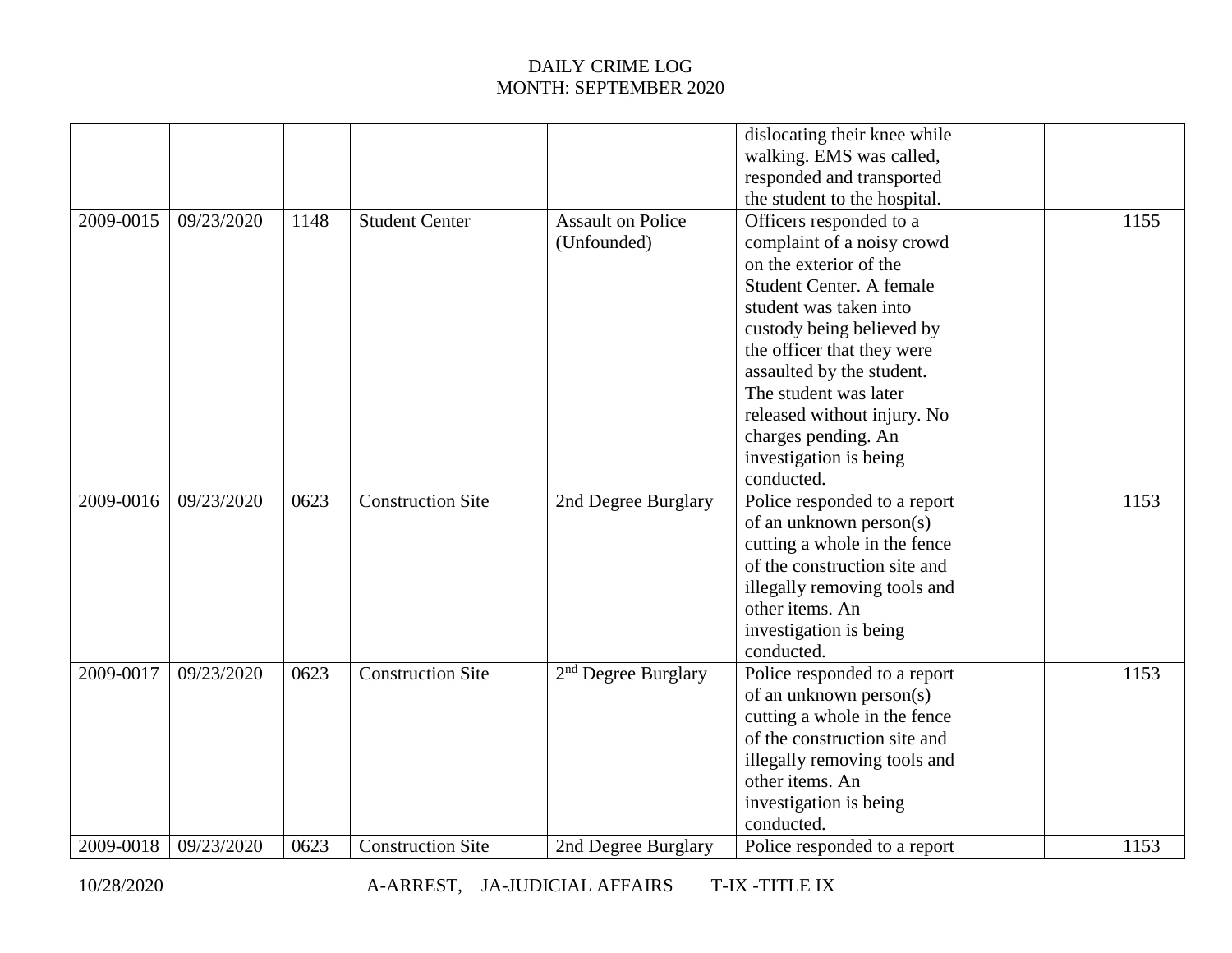|           |            |      |                          |                                     | of an unknown person(s)<br>cutting a whole in the fence<br>of the construction site and<br>illegally removing tools and<br>other items. An                                                                                                                                            |  |      |
|-----------|------------|------|--------------------------|-------------------------------------|---------------------------------------------------------------------------------------------------------------------------------------------------------------------------------------------------------------------------------------------------------------------------------------|--|------|
|           |            |      |                          |                                     | investigation is being<br>conducted.                                                                                                                                                                                                                                                  |  |      |
| 2009-0019 | 09/23/2020 | 0623 | <b>Construction Site</b> | $2nd$ Degree Burglary               | Police responded to a report<br>of an unknown person(s)<br>cutting a whole in the fence<br>of the construction site and<br>illegally removing tools and<br>other items. An<br>investigation is being<br>conducted.                                                                    |  | 1145 |
| 2009-0020 | 09/23/2020 | 0807 | Facilities               | <b>Medical Emergency</b>            | An employee reported<br>having severe abdominal<br>pains after eating and<br>arriving on campus. EMS<br>was called, responded and<br>transported the employee to<br>the hospital.                                                                                                     |  | 1143 |
| 2009-0021 | 09/23/2020 | 0917 | Henry Admin              | Trespassing                         | Officers responded to an<br>individual reported as<br>suspicious. Subject was<br>identified as an individual<br>who was given a trespass<br>warning for disturbing<br>school operations in January<br>2020. Subject was given a<br>second trespass warning an<br>escorted off campus. |  | 1143 |
| 2009-0022 | 09/23/2020 | 1150 | <b>NSU</b>               | Miscellaneous<br>Incident (Employee | A student advised Police<br>Administration about an                                                                                                                                                                                                                                   |  | Open |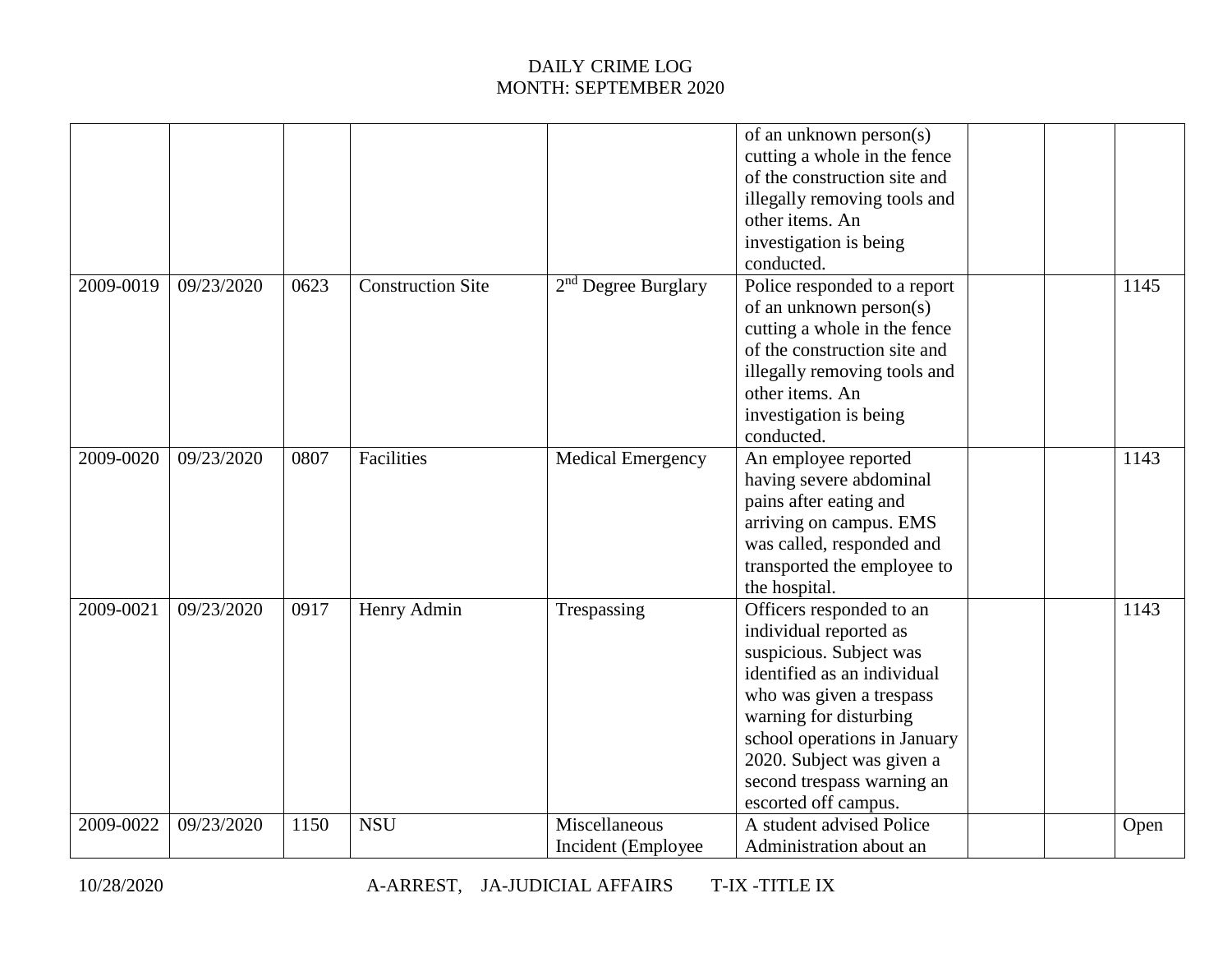|           |            |      |                       | Complaint)                           | Employee complaint. The<br>complaint was forwarded to<br>the proper supervisory<br>personnel and the complaint<br>is under investigation.                                                                                                                                                                                                                                         |           |      |
|-----------|------------|------|-----------------------|--------------------------------------|-----------------------------------------------------------------------------------------------------------------------------------------------------------------------------------------------------------------------------------------------------------------------------------------------------------------------------------------------------------------------------------|-----------|------|
| 2009-0023 | 09/23/2020 | N/A  | Issued in Error       | <b>Issued in Error</b>               | Issued in Error                                                                                                                                                                                                                                                                                                                                                                   |           | N/A  |
| 2009-0024 | 09/23/2020 | 1654 | <b>Towers Hall</b>    | <b>Medical Emergency</b>             | Officers responded to a<br>report of an injured student.<br>Investigation revealed a<br>student fell out of the bed<br>while sleeping striking their<br>head on the floor. Student<br>advised they were ok and<br>did not want EMS to<br>respond.                                                                                                                                 |           | 1128 |
| 2009-0025 | 09/23/2020 | 1814 | <b>Haley Hall</b>     | Misc. Incident<br>(Domestic Dispute) | Officers responded to a call<br>for a verbal dispute that<br>could be heard in the<br>hallway of the residential<br>dwelling. A student and<br>domestic partner were<br>having a verbal dispute. The<br>domestic partner was not a<br>student and was escorted<br>from the building and<br>transported off campus by a<br>relative. Referred to the<br>Office of Student Conduct. | <b>JA</b> | 1128 |
| 2009-0026 | 9/22/2020  | 2340 | <b>Student Center</b> | <b>Found Property</b>                | Items were found and<br>turned into the Police<br>Department. Same was<br>inventoried and stored in the<br>property room.                                                                                                                                                                                                                                                         |           | 1153 |
| 2009-0027 | 9/22/2020  | 1814 | <b>Student Center</b> | <b>Found Property</b>                | Items were found and                                                                                                                                                                                                                                                                                                                                                              |           |      |